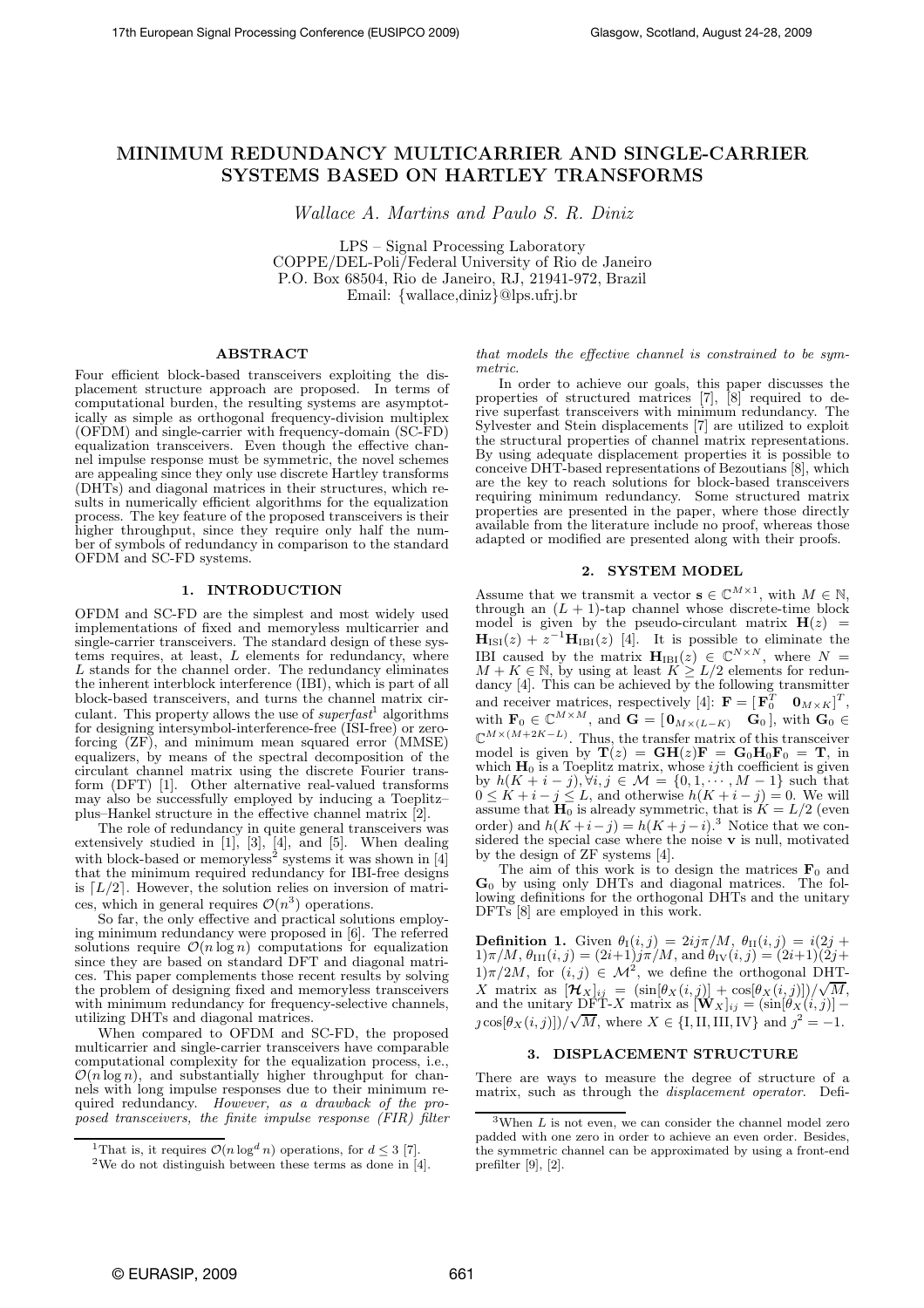nition 2 contains a formal statement about displacement operators [7].

**Definition 2.** For  $\mathbf{A}, \mathbf{B}, \mathbf{C} \in \mathbb{C}^{M \times M}$ , the operators  $\nabla_{\mathbf{A},\mathbf{B}}, \Delta_{\mathbf{A},\mathbf{B}} : \mathbb{C}^{M \times M} \to \mathbb{C}^{M \times M},$  defined by  $\nabla_{\mathbf{A},\mathbf{B}}(\mathbf{C}) =$  $AC - CB$  and  $\Delta_{A,B}(C) = C - ACB$ , are the *displacement linear operator of Sylvester and Stein types*, respectively.

The rank of the resulting matrices  $\nabla_{\mathbf{A},\mathbf{B}}(\mathbf{C})$  and  $\Delta_{\mathbf{A},\mathbf{B}}(\mathbf{C})$  are the so-called *displacement ranks*. It is very important to choose correctly the *operator matrices* A and **B** in order to obtain a relatively small displacement rank. The most common operator matrices are the  $\lambda$ -circulant matrix  $\mathbf{Z}_{\lambda} = [\mathbf{e}_2 \cdots \mathbf{e}_M \lambda \mathbf{e}_1]$  and the diagonal matrix  $\mathbf{D}_{\nu} = \text{diag}\{\nu\}$ , where  $\lambda \in \mathbb{C}$ ,  $\mathbf{e}_{m}$  is a vector having its *mth* element equal to 1 and all others equal to 0, and  $\nu = [\nu_0 \nu_1 \cdots \nu_{M-1}]^T$ , with  $\nu_m^M = \nu \in \mathbb{C}, \forall m \in \mathcal{M}$ . Note that  $\mathbf{Z}_{\lambda}^{-1} = \mathbf{Z}_{1/\lambda}^T, \forall \lambda \in \mathbb{C} \setminus \{0\}$  [7].

The proposed design for block-based transceivers relies on the displacement rank approach, which is characterized by the following key features [7]: (i) *Compression*: the displacement rank of a structured matrix C must be small compared to the dimension of C. In this case, the displacement can be *compressed* by using the so-called *displacement generator* for the matrix C. The displacement generator, given by the pair  $(P, Q)$ , has the following characteristic: by considering that we are dealing with a Sylvester operator, being R its rank, we have that  $\nabla_{\mathbf{A},\mathbf{B}}(\mathbf{C}) = \sum_{r=1}^{R} \mathbf{p}_r \mathbf{q}_r^T$  $\mathbf{P}\mathbf{Q}^T$ , where  $\mathbf{P}_{\mathbf{Q}} = [\mathbf{p}_1 \cdots \mathbf{p}_R] \in \mathbb{C}^{M \times R}$  and  $\mathbf{Q}_{\mathbf{Q}} =$  $[\mathbf{q}_1 \cdots \mathbf{q}_R] \in \mathbb{C}^{M \times R}$ , with  $\mathbf{p}_r = [p_{0r} \ p_{1r} \ \cdots \ p_{(M-1)r}]^T$  and  $\mathbf{q}_r = [q_{0r} \ q_{1r} \ \cdots \ q_{(M-1)r}]^T$ ,  $\forall r \in \{1, \cdots, R\}$ ; (ii) *Operation*: once compressed, operations with structured matrices can be performed much faster by using their displacements; and (iii) *Decompression*: after the operation stage, the original matrices can be recovered through *decompression* from their displacement.

The first important result employing displacement operators is the equivalence of the Sylvester and Stein displacements when at least one of the two operator matrices, A or B, is non-singular [7].

Proposition 1. *If the operator matrix* B *is invertible, then*  $\nabla_{\mathbf{A},\mathbf{B}}(\mathbf{C}) = -\Delta_{\mathbf{A},\mathbf{B}^{-1}}(\mathbf{C})\mathbf{B}.$ 

The second result relates a Sylvester displacement of a matrix with a Sylvester displacement of its inverse [7]. This result shows that the compression of the inverse of a matrix can be achieved through operation on the compressed representation of the original matrix.

**Proposition 2.** For an invertible matrix  $C \in \mathbb{C}^{M \times M}$ , we  $have that \nabla_{\mathbf{B},\mathbf{A}}(\mathbf{C}^{-1}) = -\mathbf{C}^{-1}\nabla_{\mathbf{A},\mathbf{B}}(\mathbf{C})\mathbf{C}^{-1}, where \mathbf{A},\mathbf{B} \in \mathbb{R}$  $\mathbb{C}^{M\times M}$  .

Propositions 3 and 4 describe how traditional operations, such as linear combinations and products of matrices, transform the displacement generators of the original matrices [7].

**Proposition 3.** For  $\alpha \in \mathbb{C}$ ,  $\nabla_{\mathbf{A},\mathbf{B}}(\mathbf{C}) = \mathbf{P}\mathbf{Q}^T$ , and  $\nabla_{\mathbf{A},\mathbf{B}}(\mathbf{D}) = \mathbf{P}' \mathbf{Q}'^T$ , we have that  $\nabla_{\mathbf{A},\mathbf{B}}(\mathbf{C}+\alpha \mathbf{D}) = \bar{\mathbf{P}} \bar{\mathbf{Q}}^T$ , *where*  $\overline{\mathbf{P}} = [\mathbf{P} \ \alpha \mathbf{P}' \mid \text{and } \overline{\mathbf{Q}} = [\mathbf{Q} \ \mathbf{Q}']$ .

**Proposition 4.** For  $\nabla_{\mathbf{A},\mathbf{B}}(\mathbf{C}) = \mathbf{P}\mathbf{Q}^T$  and  $\nabla_{\mathbf{B},\mathbf{D}}(\mathbf{E}) =$  ${\bf P}'{\bf Q}'^T$ , we have that  $\nabla_{\bf A,D}({\bf CE})$  =  $\bar{{\bf P}}\bar{{\bf Q}}^T$ , where  $\bar{{\bf P}}$  =  $[\mathbf{P} \quad \mathbf{C} \mathbf{P}']$  and  $\mathbf{Q} = [\mathbf{E}^T \mathbf{Q} \quad \mathbf{Q}']$ .

Now, it is possible to apply the displacement operators on Toeplitz matrices in order to verify if they can be compressed. Consider the Sylvester operator  $\nabla_{\mathbf{Z}_{\eta},\mathbf{Z}_{\xi}}$  applied to a

symmetric Toeplitz matrix  $T = (t_{|i-j|})_{i,j=0}^{M-1}$ , with  $\xi, \eta \in \mathbb{R}$ :

$$
\nabla_{\mathbf{Z}_{\eta},\mathbf{Z}_{\xi}}(T) = \mathbf{Z}_{\eta}T - T\mathbf{Z}_{\xi}
$$
\n
$$
= \underbrace{\mathbf{e}_{1}}_{\hat{\mathbf{p}}_{1}}\underbrace{[\eta t_{M-1} - t_{1} \cdots \eta t_{1} - t_{M-1} \eta t_{0}]}_{\hat{\mathbf{q}}_{1}^{T}} + \underbrace{[-\xi t_{0} \quad t_{M-1} - \xi t_{1} \cdots \quad t_{1} - \xi t_{M-1}]^{T}}_{\hat{\mathbf{p}}_{2}} \underbrace{\mathbf{e}_{M}^{T}}_{\hat{\mathbf{q}}_{2}^{T}}
$$
\n
$$
= \hat{\mathbf{p}}_{1}\hat{\mathbf{q}}_{1}^{T} + \hat{\mathbf{p}}_{2}\hat{\mathbf{q}}_{2}^{T} = [\hat{\mathbf{p}}_{1} \ \hat{\mathbf{p}}_{2}] \begin{bmatrix} \hat{\mathbf{q}}_{1}^{T} \\ \hat{\mathbf{q}}_{2}^{T} \end{bmatrix} = \hat{\mathbf{P}}\hat{\mathbf{Q}}^{T}.
$$
\n(1)

Hence, it is obvious that *a symmetric Toeplitz matrix can be compressed*, when  $M \gg R = 2$ .

Proposition 5 contains an important result: the relationship between the displacement generators of a Toeplitz matrix and its inverse [6]. The inverse of a Toeplitz matrix is called a *T-Bezoutian matrix* [8].

**Proposition 5.** For a invertible Toeplitz matrix  $T \in \mathbb{C}^{M \times M}$ *such that its displacement generator pair related to the Sylvester displacement operator*  $\nabla_{\mathbf{Z}_{\eta}, \mathbf{Z}_{\xi}}$ , with  $\xi, \eta \in \mathbb{C}$ , is *given by*  $(\hat{P}, \hat{Q})$ *, we have that the displacement generator pair* (P, Q) *related to the Sylvester displacement operator*  $\nabla_{\mathbf{Z}_{\xi},\mathbf{Z}_{\eta}}$  applied to the T-Bezoutian  $\mathbf{B} = \mathbf{T}^{-1}$  is given by  $(-\hat{\boldsymbol{B}}\hat{\boldsymbol{P}}, \boldsymbol{B}^T\hat{\boldsymbol{Q}})$ .

## 4. DHT REPRESENTATION OF BEZOUTIANS

In this section, we develop the mathematical background required for deriving the main contribution of this work related to the design of practical block-based transceivers with minimum redundancy. Inspired by traditional ZF-OFDM and ZF-SC-FD systems that decompose inverses of circulant matrices by using DFT, IDFT, and diagonal matrices, we now describe some results related to the decomposition of a *Bezoutian matrix* by using DHTs and diagonal matrices. A matrix  $C \in \mathbb{C}^{M \times M}$  is a Bezoutian matrix if  $R = \text{rank}\{\nabla_{\mathbf{Z}_{\xi}, \mathbf{Z}_{\eta}}(\mathbf{C})\} \ll M$  [6]. Notice that a T-Bezoutian matrix has rank two.

Proposition 6 is our first contribution. It is based on a similar result of [8]. Unlike the polynomial approach adopted in [8], we use a matrix approach based on the Sylvester and Stein displacement operators. Our approach allows us to derive transformations without requiring extension with zeros of the involved matrices as in [8]. This eventually allows us to design multicarrier transceivers (see Section  $5$ ), which is not possible by using the same formulation presented in [8].

**Proposition 6.** *Given a centro-symmetric matrix*  $C \in \mathbb{C}^{M \times M}$ *, i.e.*,  $C = JCJ$ *, with*  $J = [\mathbf{e}_M \mathbf{e}_{M-1} \cdots \mathbf{e}_2 \mathbf{e}_1]$ *, and given that*  $\nabla_{\mathbf{Z}_1, \mathbf{Z}_{-1}}(\mathbf{C}) = \mathbf{P}\mathbf{Q}^T$ , where  $(\mathbf{P}, \mathbf{Q}) \in \mathbb{C}^{M \times R} \times \mathbb{C}^{M \times R}$  and  $R \in \mathbb{R}$ , then  $\mathcal{H}_{\text{II}}\mathbf{C}\mathcal{H}_{\text{IV}} = \tilde{\mathbf{C}}$  $is \;\; such \;\; that \;\; \Delta_{\mathbf{D_1},\mathbf{D_{-1}}}(\tilde{\mathbf{C}}) \;\; = \;\; \tilde{\mathbf{P}} \tilde{\mathbf{Q}}^T, \;\; with \;\; (\tilde{\mathbf{P}},\tilde{\mathbf{Q}}) \;\; =$  $(-jW_{II}P, W_{IV}Z_{-1}Q)$ . Furthermore,  $\tilde{C}$  *can be expressed as*  $[\tilde{\mathbf{C}}]_{ij} = [(-\mathbf{W}_{\text{I}} \mathbf{P})(\mathbf{W}_{\text{III}} \mathbf{Z}_{-1} \mathbf{Q})^T]_{ij}/2 \sin \left( \frac{(2i+2j+1)\pi}{2M} \right).$ 

*Proof.* See the appendix.

Proposition 7 is our second contribution. It is also based on a similar result of [8]. However, our approach allows us to work with complex matrices, which is not possible in [8].

Π

**Proposition 7.** Given  $(\mathbf{P}, \mathbf{Q}) \in \mathbb{C}^{M \times R} \times \mathbb{C}^{M \times R}$ , with  $R \in \mathbb{N}$ , we have that  $-W_1P = \mathcal{H}_1(-P_+ + P_-P_-) =$  $\bar{\mathbf{P}}$  *and*  $\mathbf{W}_{\text{III}}\mathbf{Z}_{-1}\mathbf{Q} = \mathcal{H}_{\text{III}}(-q\mathbf{Q}_{+} + \mathbf{Q}_{-}) = \bar{\mathbf{Q}}$ *, where*  ${\bf P}_\pm = ({\bf P} \pm {\bf J}'{\bf P})/2, \; {\bf Q}_\pm = ({\bf Z}_{-1}{\bf Q} \pm {\bf J}''{\bf Z}_{-1}{\bf Q})/2, \; {\bf J}'_\pm =$  $[$ **e**<sub>1</sub> **e**<sub>M</sub>  $\cdots$  **e**<sub>3</sub> **e**<sub>2</sub> $]$ *, and* **J**<sup> $''$ </sup> =  $[$  **-e**<sub>1</sub> **e**<sub>M</sub>  $\cdots$  **e**<sub>3</sub> **e**<sub>2</sub> $]$ *. Proof.* See the appendix.  $\Box$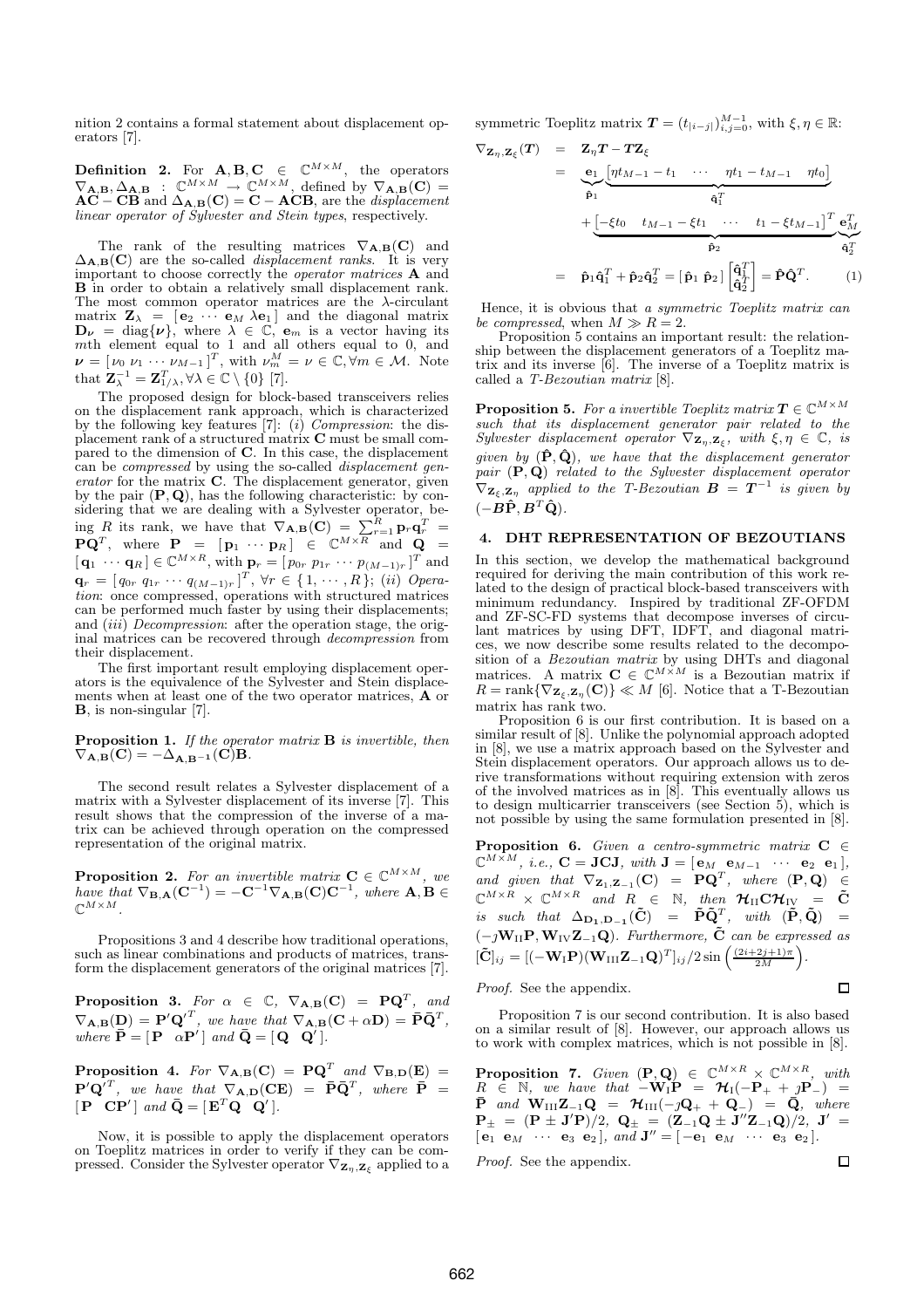

Figure 1: Single-carrier minimum redundancy block transceiver: ZF-SC-MRBT.

 $\Box$ 

Proposition 8 is a result taken from [8] that is required to prove the main mathematical contribution of this work, Theorem 1. Once again, Theorem 1 is based on a similar result of [8], but only with our solution it is possible to design multicarrier transceivers for complex channel models.

**Proposition 8.** The Hartley transforms  $\mathcal{H}_{II}$  and  $\mathcal{H}_{IV}$  obey the following relationship:  $[\mathcal{H}_{II} \mathcal{H}_{IV}]_{ii}$  =  $\mathcal{H}_{IV}$  *obey the following relationship:*  $1/M \sin \left( \frac{(2i+2j+1)\pi}{2M} \right)$ .

**Theorem 1.** *Given* **C** as in Proposition 6 and  $(\bar{P}, \bar{Q})$  as in *Proposition 7, it follows that:*

$$
\mathbf{C} = \frac{M}{2} \mathcal{H}_{\text{III}} \left( \sum_{r=1}^{R} \mathbf{D}_{\mathbf{\bar{p}}_r} \mathcal{H}_{\text{II}} \mathcal{H}_{\text{IV}} \mathbf{D}_{\mathbf{\bar{q}}_r} \right) \mathcal{H}_{\text{IV}}, \qquad (2)
$$

*where*  $\bar{\mathbf{p}}_r$  *is the rth column vector of*  $\bar{\mathbf{P}}$  *and*  $\bar{\mathbf{q}}_r$  *is the rth column vector of*  $\bar{Q}$ *.* 

*Proof.* See the appendix.

## 5. DESIGN OF SUPERFAST TRANSCEIVERS

### 5.1 ZF Solution

#### *5.1.1 Single-Carrier System*

As in SC-FD, let us define  $\mathbf{F}_0 = \mathbf{I}_M$ , in such a way that we must have  $\mathbf{G}_0 = \mathbf{H}_0^{-1}$  in order to achieve the ZF solution. Of course, this ISI-free solution can only be implemented if  $H_0$  is square and invertible.

Since  $\mathbf{H}_{0}^{-1} = \mathbf{J} \mathbf{H}_{0}^{-1} \mathbf{J}$  is a centro-symmetric T-Bezoutian, we can apply Theorem 1, in such a way that

$$
\mathbf{G}_0 = \mathbf{H}_0^{-1} = \frac{M}{2} \boldsymbol{\mathcal{H}}_{\text{III}} \left( \sum_{r=1}^2 \mathbf{D}_{\bar{\mathbf{p}}_r} \boldsymbol{\mathcal{H}}_{\text{II}} \boldsymbol{\mathcal{H}}_{\text{IV}} \mathbf{D}_{\bar{\mathbf{q}}_r} \right) \boldsymbol{\mathcal{H}}_{\text{IV}}, \quad (3)
$$

where  $\bar{\mathbf{p}}_r, \bar{\mathbf{q}}_r$  can be easily found from  $\hat{\mathbf{p}}_r, \hat{\mathbf{q}}_r$  by using Propositions 7 and 5. The generator vectors  $\hat{\mathbf{p}}_r, \hat{\mathbf{q}}_r$  can be determined by using eq. (1), with  $\xi = 1$ ,  $\eta = -1$ , and,  $\forall m \in \mathcal{M}$ ,  $t_m = h(L/2 \pm m)$ , for  $0 \le m \le L/2$ , otherwise  $t_m = 0$ .

Figure 1 depicts the resulting single-carrier transceiver structure. In this transceiver, the guard period consists of  $L/2$  zeros. The prefilter turns the channel symmetric [9]. After removing the guard period, the DHT-IV is applied to the received vector. The first equalization step on the data vector is performed, that is, the resulting data vector is simultaneously processed by two different branches of the transceiver. The 1-tap equalizers in this stage are the elements of the vectors  $\dot{\bar{q}}_1$  and  $\bar{q}_2$ . A final equalization step is performed in each branch, after the application of the DHT-IV and DHT-II. The 1-tap equalizers in this stage are the elements of the vectors  $\bar{p}_1$  and  $\bar{p}_2$ .

## *5.1.2 Multicarrier System*

Similarly, it is also possible to design the ZF solution for a multicarrier minimum redundancy block transceiver (ZF-MC-MRBT). This system is characterized by the following matrices:  $\mathbf{F}_0 = \mathbf{\mathcal{H}}_{\text{III}}$  and  $\mathbf{G}_0 = \mathbf{\mathcal{H}}_{\text{III}}^T \mathbf{H}_0^{-1}$ , that is:

$$
\mathbf{G}_0 = \frac{M}{2} \left( \sum_{r=1}^2 \mathbf{D}_{\bar{\mathbf{p}}_r} \mathcal{H}_{\mathrm{II}} \mathcal{H}_{\mathrm{IV}} \mathbf{D}_{\bar{\mathbf{q}}_r} \right) \mathcal{H}_{\mathrm{IV}}.
$$
(4)

## 5.2 MMSE Solution

*5.2.1 Single-Carrier System*

Given the equivalent model  $y = H_0 u + v$ , with  $u = F_0 s$ , the linear MMSE solution  $\mathbf{K}_{\text{MMSE}} \in \mathbb{C}^{M \times M}$  is given by  $\mathbf{K}_{\mathrm{MMSE}}\,=\,\mathbf{H}_{0}^{*}\left[\mathbf{H}_{0}\mathbf{H}_{0}^{*}+\left(\sigma_{v}^{2}/\sigma_{s}^{2}\right)\mathbf{I}\right]^{-1}\,=\,\mathbf{J}\mathbf{K}_{\mathrm{MMSE}}\mathbf{J}\,\left(\text{centro-}t\right)$ symmetric), where we considered that the transmitted symbols and the noise are i.i.d., drawn from white zero-mean stochastic processes, and mutually independent. Besides, it was considered that  $\mathsf{E}[ss^*] = \sigma_s^2$  and  $\mathsf{E}[vv^*] = \sigma_v^2$ .

Consider that  $\nabla_{\mathbf{Z}_1/\eta,\mathbf{Z}_\xi}(\mathbf{H}_0) = \hat{\mathbf{P}} \hat{\mathbf{Q}}^T$  and  $\nabla_{\mathbf{Z}_\xi,\mathbf{Z}_\rho}(\mathbf{H}_0^*)$  $\hat{\mathbf{P}}' \hat{\mathbf{Q}}'$ , for  $(\rho, \xi, \eta) \in \mathbb{C}^3$  and  $\eta \neq 0$ . Now, by applying Proposition 4, we have that  $\nabla_{\mathbf{Z}_{1/\eta},\mathbf{Z}_{\rho}}(\mathbf{H}_0 \mathbf{H}_0^*) = \mathbf{\dot{P}} \mathbf{\dot{Q}}^T$ , with  $\mathbf{\hat{P}} = [\mathbf{\hat{P}} \quad \mathbf{H}_0 \mathbf{\hat{P}}' ]$  and  $\mathbf{\hat{Q}} = [\mathbf{H}_0^* \mathbf{\hat{Q}} \quad \mathbf{\hat{Q}}' ].$ 

Define  $\mathbf{A} = \mathbf{H}_0 \mathbf{H}_0^* + (\sigma_v^2/\sigma_s^2) \mathbf{I}$ . Thus, by supposing that  $\nabla_{\mathbf{Z}_{1/\eta},\mathbf{Z}_{\rho}}(\mathbf{I}) = \mathring{\mathbf{p}}\mathring{\mathbf{q}}^T$  and employing Proposition 3, we obtain:  $\nabla_{\mathbf{Z}_{1/\eta},\mathbf{Z}_{\rho}}(\mathbf{A}) = \check{\mathbf{P}}\check{\mathbf{Q}}^{T}$ , with  $\check{\mathbf{P}} = [\mathring{\mathbf{P}} \quad (\sigma_v^2/\sigma_s^2)\mathring{\mathbf{p}}]$ and  $\check{\mathbf{Q}} = [\mathring{\mathbf{Q}} \quad \mathring{\mathbf{q}}]$ . In addition, from Proposition 2, we have  $\nabla_{\mathbf{Z}_{\rho},\mathbf{Z}_{1/\eta}} \left( \mathbf{A}^{-1} \right) = \check{\mathbf{P}}' \check{\mathbf{Q}}'^T$ , with  $\check{\mathbf{P}}' = -\mathbf{A}^{-1} \check{\mathbf{P}}$  and  $\check{\mathbf{Q}}' = \mathbf{A}^{-T} \check{\mathbf{Q}}.$ 

Thus, by again applying Proposition 4, we obtain  $\nabla_{\mathbf{Z}_{\xi},\mathbf{Z}_{1/\eta}}\left(\mathbf{K}_{\mathrm{MMSE}}\right) = \mathbf{P}\mathbf{Q}^T$ , with  $\mathbf{P} = \begin{bmatrix} \hat{\mathbf{P}}' & \mathbf{H}_0^* \check{\mathbf{P}}' \end{bmatrix}$  and  $\mathbf{Q} = [\mathbf{A}^{-T} \mathbf{\hat{Q}}' \quad \mathbf{\check{Q}}' ].$ 

Hence, the displacement generator of the MMSE solution is given by the pair

$$
\mathbf{P} = \begin{bmatrix} \hat{\mathbf{P}}' & -\mathbf{K}_{\text{MMSE}}\hat{\mathbf{P}} & -\mathbf{K}_{\text{MMSE}}\mathbf{H}_0\hat{\mathbf{P}}' & -\frac{\sigma_v^2}{\sigma_s^2}\mathbf{K}_{\text{MMSE}}\hat{\mathbf{p}} \end{bmatrix}_{M \times 7},
$$
  

$$
\mathbf{Q} = \begin{bmatrix} \mathbf{A}^{-T}\hat{\mathbf{Q}}' & \mathbf{K}_{\text{MMSE}}^T\hat{\mathbf{Q}} & \mathbf{A}^{-T}\hat{\mathbf{Q}}' & \mathbf{A}^{-T}\hat{\mathbf{q}} \end{bmatrix}_{M \times 7}.
$$

By applying the matrix inversion lemma, it is possible to show that  $\mathbf{PQ}^T$  can be expressed as

$$
\frac{\sigma_v^2}{\sigma_s^2} \left(\mathbf{A}^*\right)^{-1} \hat{\mathbf{P}}' \hat{\mathbf{Q}}'^T \mathbf{A}^{-1} - \mathbf{K}_{\mathrm{MMSE}} \hat{\mathbf{P}} \hat{\mathbf{Q}}^T \mathbf{K}_{\mathrm{MMSE}} - \frac{\sigma_v^2}{\sigma_s^2} \mathbf{K}_{\mathrm{MMSE}} \hat{\mathbf{p}} \hat{\mathbf{q}}^T \mathbf{A}^{-1}.
$$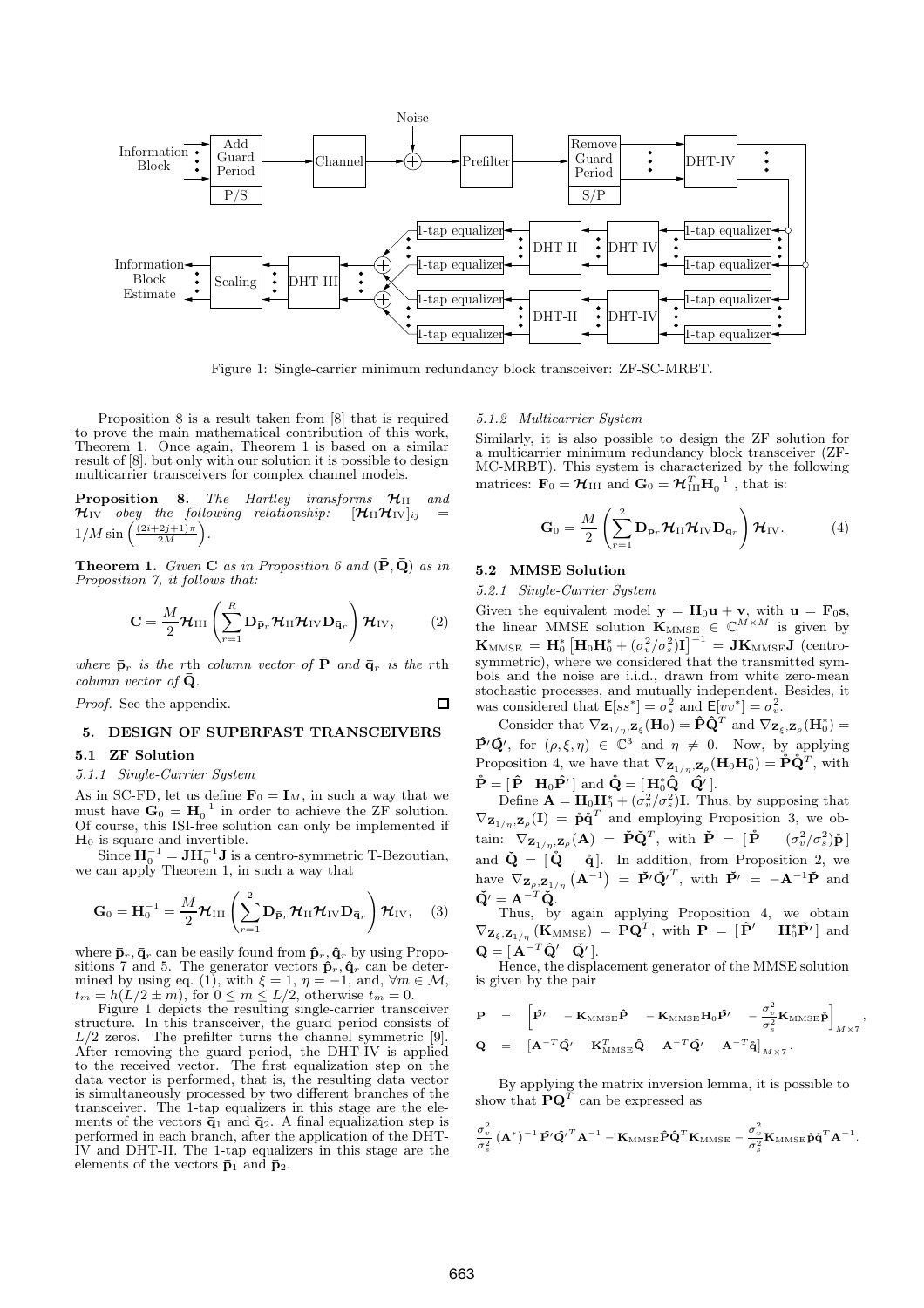A more compact definition for P and Q is:

$$
\mathbf{P} = \begin{bmatrix} \sigma_v^2 & (\mathbf{A}^*)^{-1} \hat{\mathbf{P}}' & -\mathbf{K}_{\text{MMSE}} \hat{\mathbf{P}} & -\frac{\sigma_v^2}{\sigma_s^2} \mathbf{K}_{\text{MMSE}} \hat{\mathbf{P}} \end{bmatrix}_{M \times 5} (5)
$$
\n
$$
\mathbf{Q} = \begin{bmatrix} \mathbf{A}^{-T} \hat{\mathbf{Q}}' & \mathbf{K}_{\text{MMSE}}^T \hat{\mathbf{Q}} & \mathbf{A}^{-T} \hat{\mathbf{q}} \end{bmatrix}_{M \times 5} .
$$

Hence, by using the result in Theorem 1 and by considering that  $(\rho, \xi, \eta) = (0, 1, -1)$ , we have that

$$
\mathbf{K}_{\text{MMSE}} = \frac{M}{2} \mathcal{H}_{\text{III}} \left( \sum_{r=1}^{5} \mathbf{D}_{\bar{\mathbf{p}}_r} \mathcal{H}_{\text{II}} \mathcal{H}_{\text{IV}} \mathbf{D}_{\bar{\mathbf{q}}_r} \right) \mathcal{H}_{\text{IV}}.
$$
 (7)

The displacement generator pairs  $(\hat{P}, \hat{Q}), (\hat{P}', \hat{Q}') \in$  $\mathbb{C}^{M\times2}\times \mathbb{C}^{M\times2}$  are easily found by using eq. (1). Moreover,  $\mathbf{\hat{p}} = [1 \ 0 \ \cdots \ 0]^T$  and  $\mathbf{\hat{q}} = [0 \ 0 \ \cdots \ -2]^T$ .

Thus, in the single-carrier transmission, we can define  $\mathbf{F}_0 = \mathbf{I}_M$  and

$$
\mathbf{G}_0 = \frac{M}{2} \mathcal{H}_{\text{III}} \left( \sum_{r=1}^5 \mathbf{D}_{\bar{\mathbf{p}}_r} \mathcal{H}_{\text{II}} \mathcal{H}_{\text{IV}} \mathbf{D}_{\bar{\mathbf{q}}_r} \right) \mathcal{H}_{\text{IV}} \tag{8}
$$

in order to achieve the linear MMSE solution.

Note that the equalization process of the MMSE-SC-MRBT requires almost the same processing time of the ZF solution, since the structures of the receivers are very similar. It is also possible to take advantage of the inherent parallel structures (the MMSE entails five parallel branches instead of only two. See Figure 1).

#### *5.2.2 Multicarrier System*

In the multicarrier transmission (MMSE-MC-MRBT), we can define  $\mathbf{F}_0 = \mathbf{\mathcal{H}}_{\text{III}}$  and

$$
\mathbf{G}_0 = \frac{M}{2} \left( \sum_{r=1}^5 \mathbf{D}_{\bar{\mathbf{p}}_r} \mathcal{H}_{\mathrm{II}} \mathcal{H}_{\mathrm{IV}} \mathbf{D}_{\bar{\mathbf{q}}_r} \right) \mathcal{H}_{\mathrm{IV}}.
$$
(9)

#### 6. SIMULATION EXPERIMENTS

In this section, we present two simulation examples in order to compare the performance of our proposed designs against the standard OFDM and SC-FD systems.

*Example* 1 (Symmetric Random Rayleigh Channel)*.* In this example, it is transmitted 100 blocks, each one containing  $M = 32$  BPSK data symbols (without taking redundancy into account), and it is computed the throughput by using a Monte-Carlo averaging process with 1000 simulations. These symbols are sampled at a frequency  $f_s = 1.0$  MHz and they are transmitted through a channel with a model operating at the same frequency as the symbols and with impulse response of order  $\hat{L} = 8$ . Both the imaginary and real parts of the channel are independently drawn from a white and Gaussian process. Besides, the channels are already considered symmetric. The throughput performance of the proposed transceivers is much better than the traditional ones, as illustrates Figure 2. Such favorable result originates from the choices for  $M$  and  $L$  (delay constrained applications in quite dispersive environments). These types of applications are suitable for the proposed transceivers. In the cases where  $M \gg L$ , the traditional OFDM and SC-FD solutions are more adequate.

*Example* 2 (ADSL Shortened Channel)*.* In this example, it was transmitted 1000 blocks, each one containing  $M = 256$ QPSK data symbols (without taking redundancy into account), and we compute the resulting BER for such transmission. The symbols are also sampled at a frequency  $f_s = 1.0$ MHz and they are transmitted through an ADSL channel<sup>4</sup> whose model operates at the same frequency. This channel is represented by the FIR approximation with 93 coefficients of



Figure 2: Throughput × SNR for symmetric Rayleigh channels.



Figure 3: BER × SNR for an ADSL channel.

the transfer function  $H(z) = (0.1z^{-2} - 0.1)/(z^{-2} - 1.5z^{-1} + 0.5z^{-1})$ 0.54) [10].

Considering delay constrained applications with very dispersive environment, it is mandatory for OFDM and SC-FD systems to employ a front-end prefilter in order to shorten the channel [9], [2]. Thus, in order to have a fair comparison in terms of throughput, we designed a shortening FIR filter of order 64, considering the SNR fixed at 30 dB for the design of this filter. The length of the TIR (target impulse response) was set to  $L/2 + 1 = 47$ , in such a way that the amount of redundancy for both the traditional and the proposed systems was  $L/2$ . On the other hand, the length of the TIR for the proposed systems was set the same of the channel length  $L + 1 = 93$ , but with symmetry constraint<sup>5</sup>. Figure 3 depicts a BER curve for all the systems, considering the existence of the prefilter. It is possible to observe that the proposed transceivers outperform their related pairs for both ZF and MMSE designs.

## 7. CONCLUDING REMARKS

In this paper we proposed transceivers with minimum redundancy for block data transmission. The ZF and MMSE solutions employ only DHTs and diagonal matrices. This feature makes the new transceivers computationally efficient. Our approach relied on the properties of structured matrices using the concepts of Sylvester and Stein displacements.

<sup>4</sup> In practice, an ADSL system applies bit and power loading to the subchannels, rather than transmitting equal power signals on every subchannel as done here. But, the problem of power loading when using the proposed transceivers has not been addressed and appears to be more complex than in the traditional DMT schemes, since the effective channel matrix is not diagonalized.

<sup>5</sup>Additional details about the degrees of freedom required by the front-end prefilter in order to shorten the channel and to make it symmetric can be found in [9], [2].